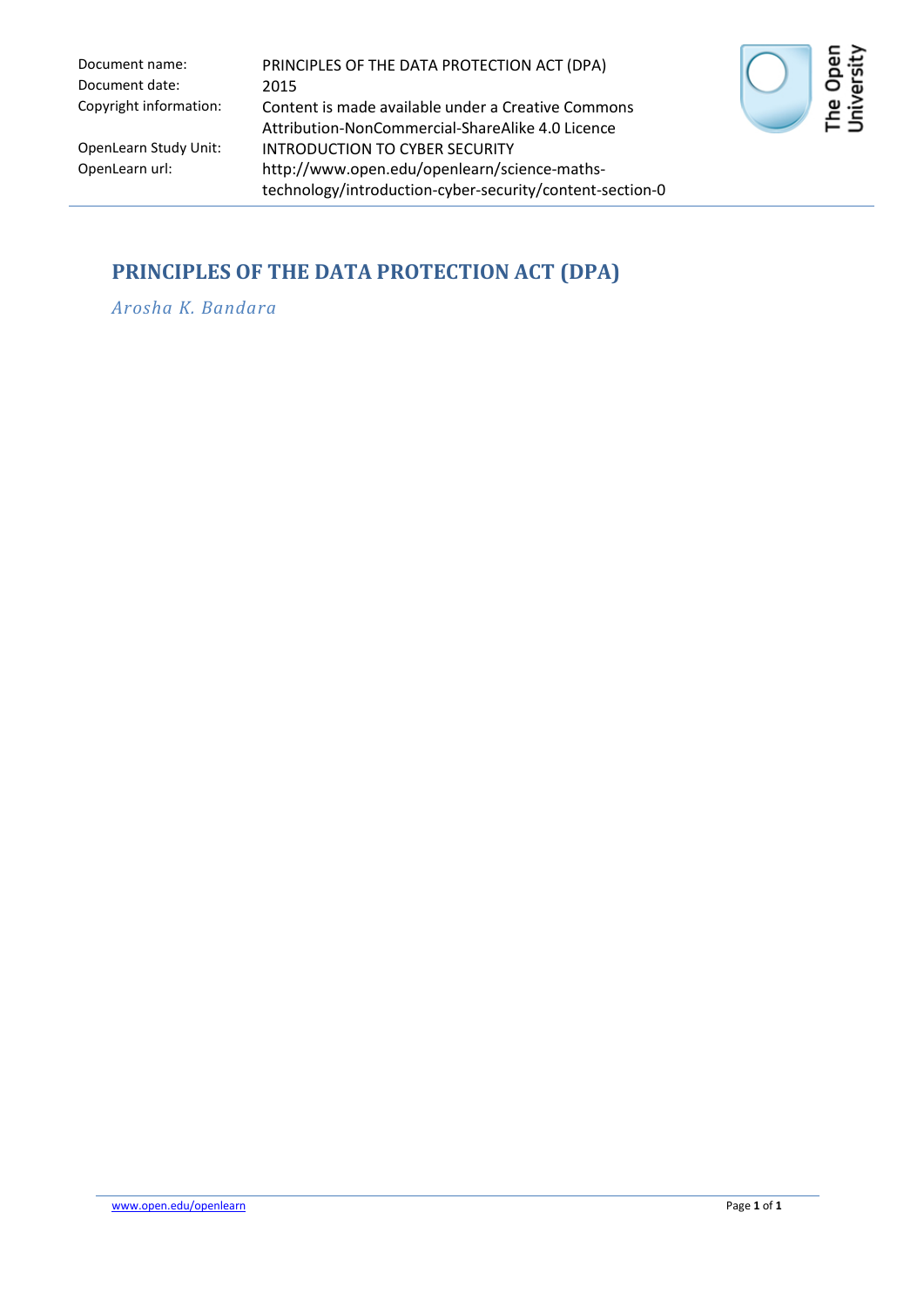

## **Introduction to Cyber Security**

## Principles of the Data Protection Act (DPA)

| Principle as written in the Data Protection |                                                                                                                                                                                                                                                                                                     | Paraphrased meaning of the                                                                                                                                                                                                   |
|---------------------------------------------|-----------------------------------------------------------------------------------------------------------------------------------------------------------------------------------------------------------------------------------------------------------------------------------------------------|------------------------------------------------------------------------------------------------------------------------------------------------------------------------------------------------------------------------------|
| Act                                         |                                                                                                                                                                                                                                                                                                     | principle                                                                                                                                                                                                                    |
| 1                                           | Personal data shall be processed fairly<br>and lawfully and, in particular, shall not<br>be processed unless -<br>(a) at least one of the conditions<br>in Schedule 2 is met, and<br>(b) in the case of sensitive<br>personal data, at least one of the<br>conditions in Schedule 3 is also<br>met. | You can only process personal data fairly and<br>lawfully, and only if you meet at least one of the<br>conditions of Schedule 2 and, for sensitive<br>personal information, at least one of the<br>conditions of Schedule 3. |
| $\mathbf{2}$                                | Personal data shall be obtained only for<br>one or more specified and lawful<br>purposes, and shall not be further<br>processed in any manner incompatible<br>with that purpose or those purposes.                                                                                                  | You can only get hold of personal data for lawful<br>purposes and only process it for those purposes.                                                                                                                        |
| 3                                           | Personal data shall be adequate, relevant<br>and not excessive in relation to the<br>purpose or purposes for which they are<br>processed.                                                                                                                                                           | You can only obtain and process the personal<br>data that you actually need for your specified<br>purposes.                                                                                                                  |
| 4                                           | Personal data shall be accurate and,<br>where necessary, kept up to date.                                                                                                                                                                                                                           | You should ensure that personal data is accurate<br>and up to date.                                                                                                                                                          |
| 5                                           | Personal data processed for any purpose<br>or purposes shall not be kept for longer<br>than is necessary for that purpose or<br>those purposes.                                                                                                                                                     | You cannot hold personal data longer than you<br>need to.                                                                                                                                                                    |
| 6                                           | Personal data shall be processed in<br>accordance with the rights of data<br>subjects under this Act.                                                                                                                                                                                               | You should respect the lawful rights of the people<br>whose data you hold.                                                                                                                                                   |